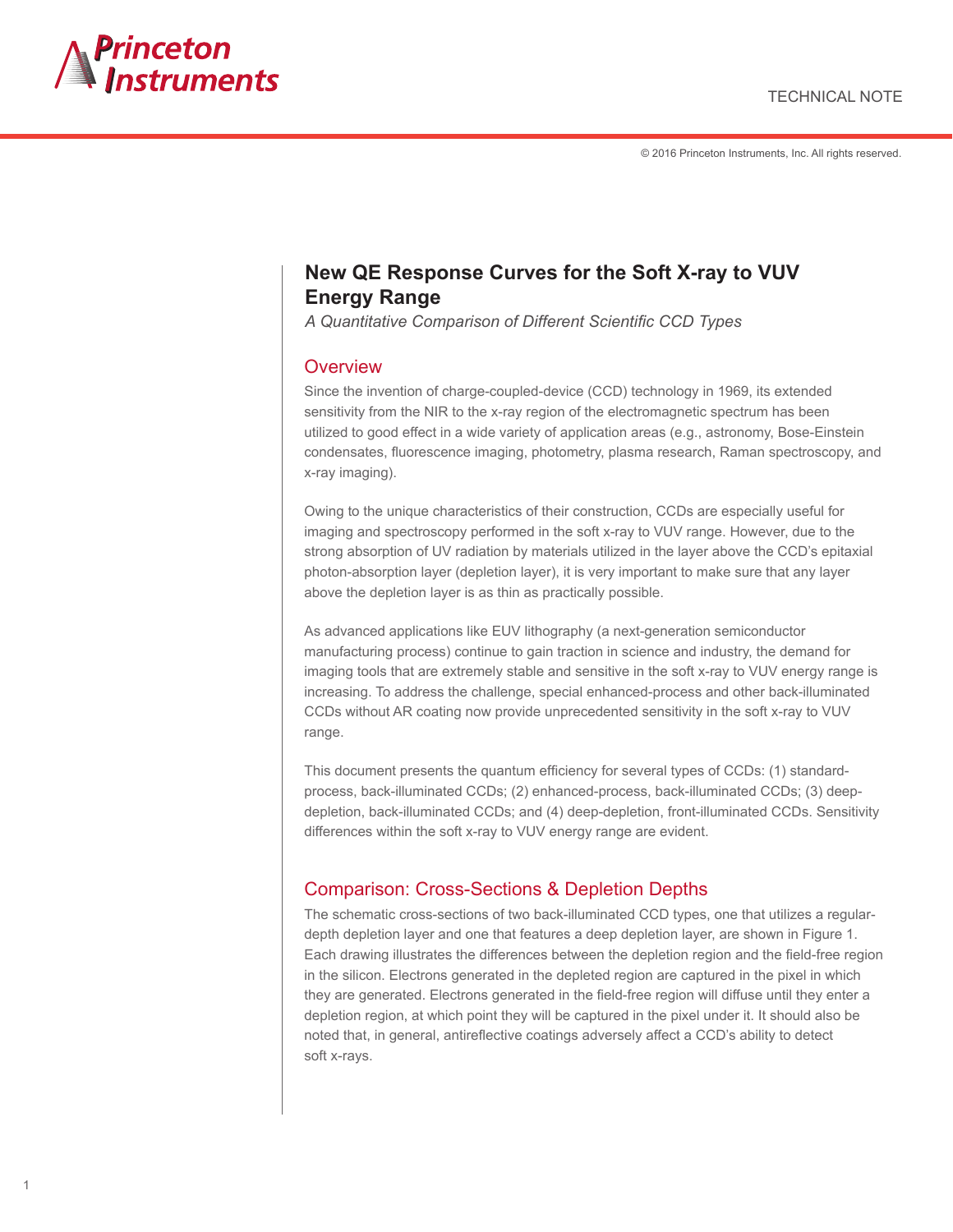#### **Figure 1.**

*Back-illuminated CCDs. Top: CCD with regular-depth depletion layer. Bottom: CCD with deep depletion layer.*



Table 1 shows the typical overall silicon thickness, the thickness of the field-free region, and the thickness of the depleted region for various back-illuminated CCD types. Notice the enhanced-process device, which delivers the highest CCD sensitivity to date for the 100 eV to 250 eV energy range.

| <b>CCD type</b>                                                     | Overall thickness (um) | Field-free layer (µm) | Depleted layer (µm) |
|---------------------------------------------------------------------|------------------------|-----------------------|---------------------|
| Regular-depth depletion<br>(standard process)<br>without AR coating | 12                     | 6                     | 6                   |
| Regular-depth depletion<br>(enhanced process)<br>without AR coating | 9                      | 3                     | 6                   |
| Deep-depletion device<br>with or without AR<br>coating              | 40                     | 2                     | 38                  |

#### **Table 1.**

*Approximate depletion depth and field-free region thickness for various back-illuminated CCD types.*

#### TECHNICAL NOTE

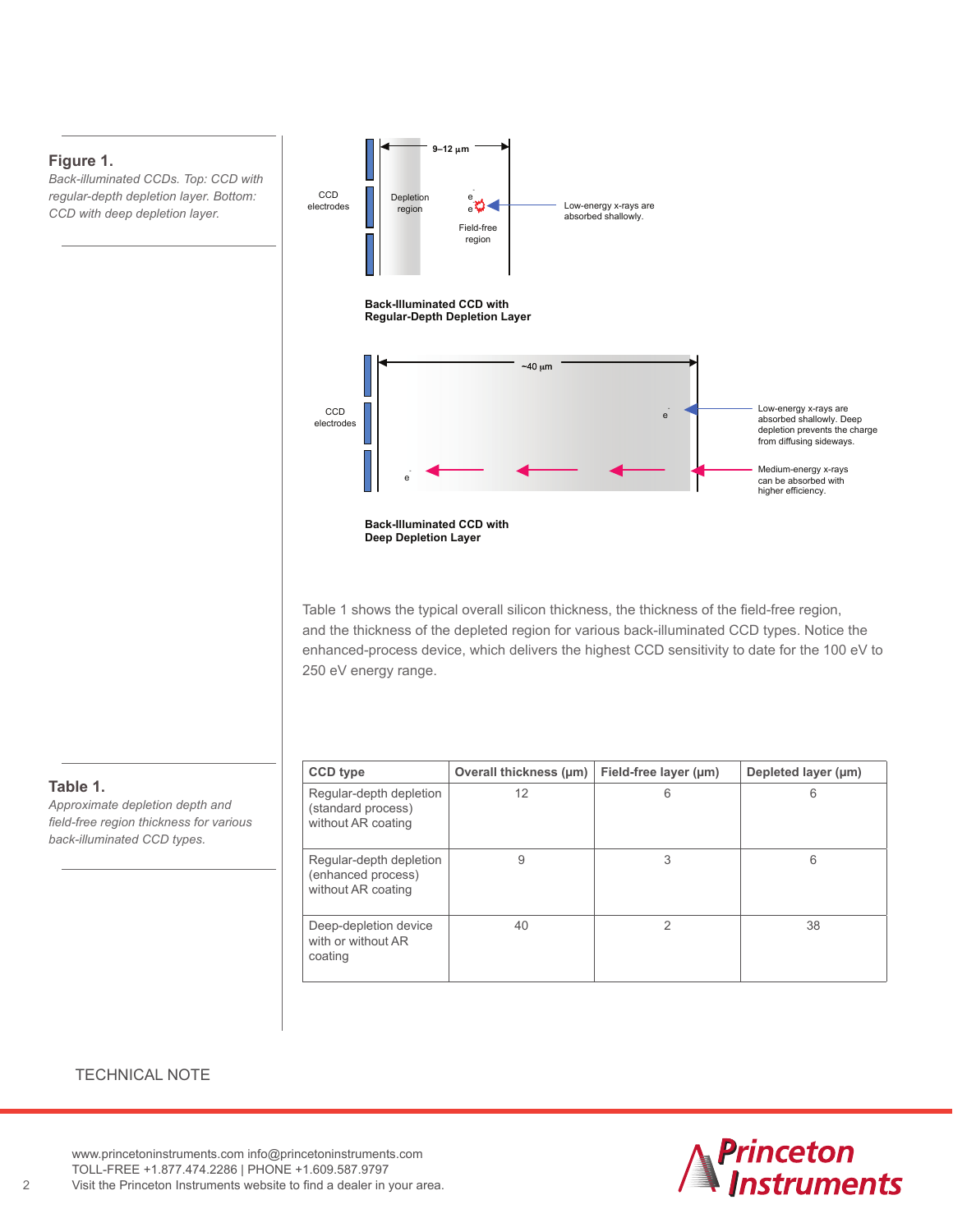#### **Figure 2.**

*Front-illuminated CCD with deep depletion layer.*

Figure 2 is a schematic cross-section of a front-illuminated, deep-depletion CCD. Note that the x-rays enter the CCD through the gate electrodes. Low-energy photons are absorbed in the gate structure and do not reach the sensitive silicon.



#### **Front-Illuminated CCD with Deep Depletion Layer**

Table 2 shows the typical overall silicon thickness, the thickness of the field-free region, and the thickness of the depleted region for a front-illuminated, deep-depletion CCD. Note that the device can be utilized with a beryllium window to improve soft x-ray transmission. (Beryllium windows can also be used with back-illuminated CCDs.)

| CCD type                                              | Overall thickness ( $\mu$ m)   Field-free layer ( $\mu$ m) | Depleted layer (um) |
|-------------------------------------------------------|------------------------------------------------------------|---------------------|
| Deep-depletion device<br>with or without Be<br>window | 50                                                         | 38                  |

# Comparison: Quantum Efficiency

Figure 3 presents the QE response for different types of scientific CCDs in the energy range from 0.1 eV to 30 keV. In particular, note the higher quantum efficiency between 100 eV and 250 eV provided by the enhanced-process, back-illuminated CCD.

#### **Table 2.**

*Approximate depletion depth and field-free region thickness for frontilluminated, deep-depletion CCD.*

#### TECHNICAL NOTE

<www.princetoninstruments.com> [info@princetoninstruments.com](mailto:info@princetoninstruments.com) TOLL-FREE +1.877.474.2286 | PHONE +1.609.587.9797



3 Visit the Princeton Instruments website to find a dealer in your area.